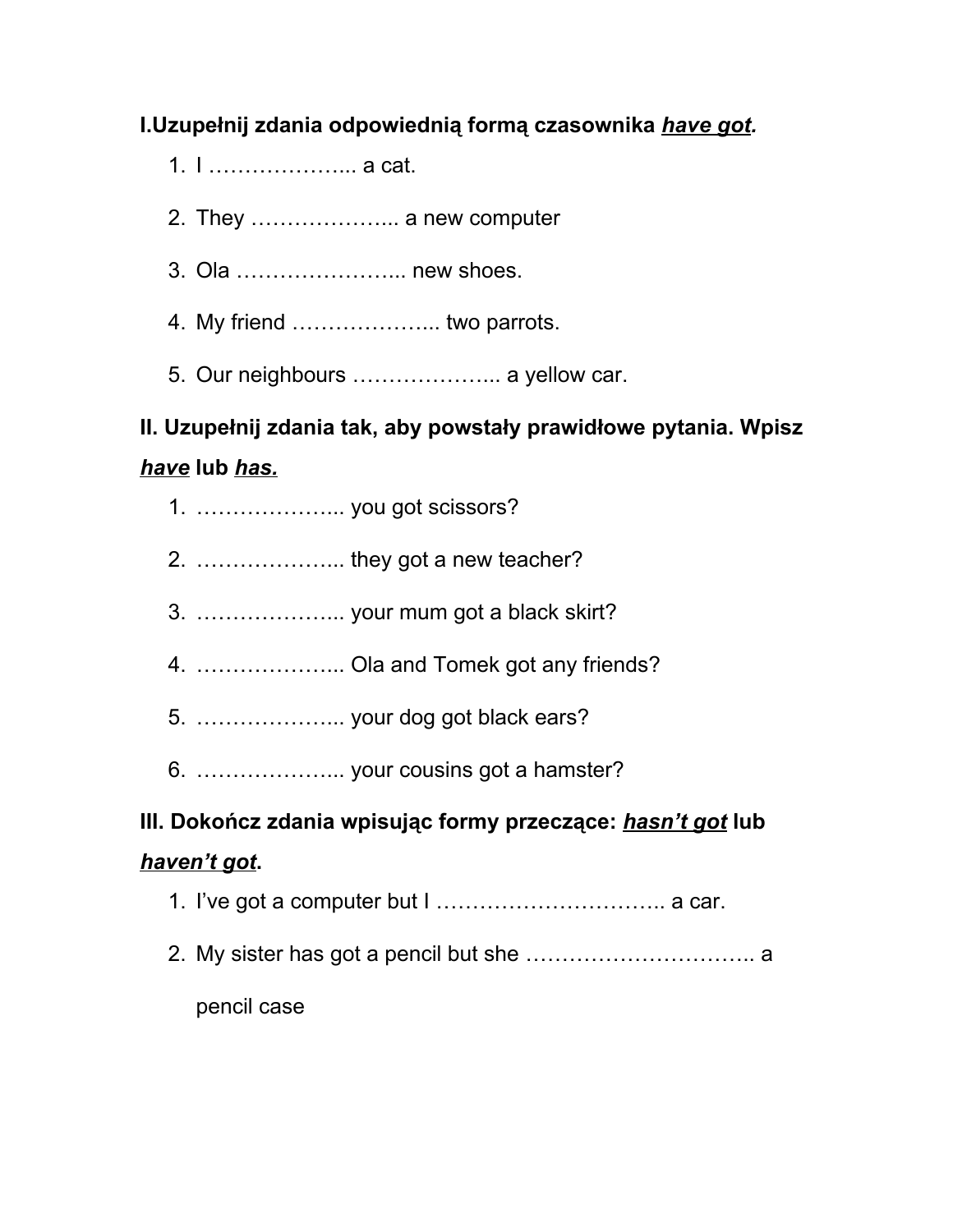3. My aunt and my uncle have got three cats but they

………………………….. any dogs.

- 4. Ola has got a beautiful doll but she ………………………….. any board games.
- 5. This house has got eight windows but it ………………………….. a balcony.
- 6. My friends have got new skateboards but they

………………………….. any rollerskates.

#### **IV. Ułóż zdania z rozsypanych wyrazów.**

1.has got / my father / a dog.

……………………………………………………………………………

2. hasn't got / any brothers / Tom.

…………………………………………………………………………….

3. four windows / this house / has got

………………………………………………………………………………

4. have / Tom / got / and / new books / I

……………………………………………………………………………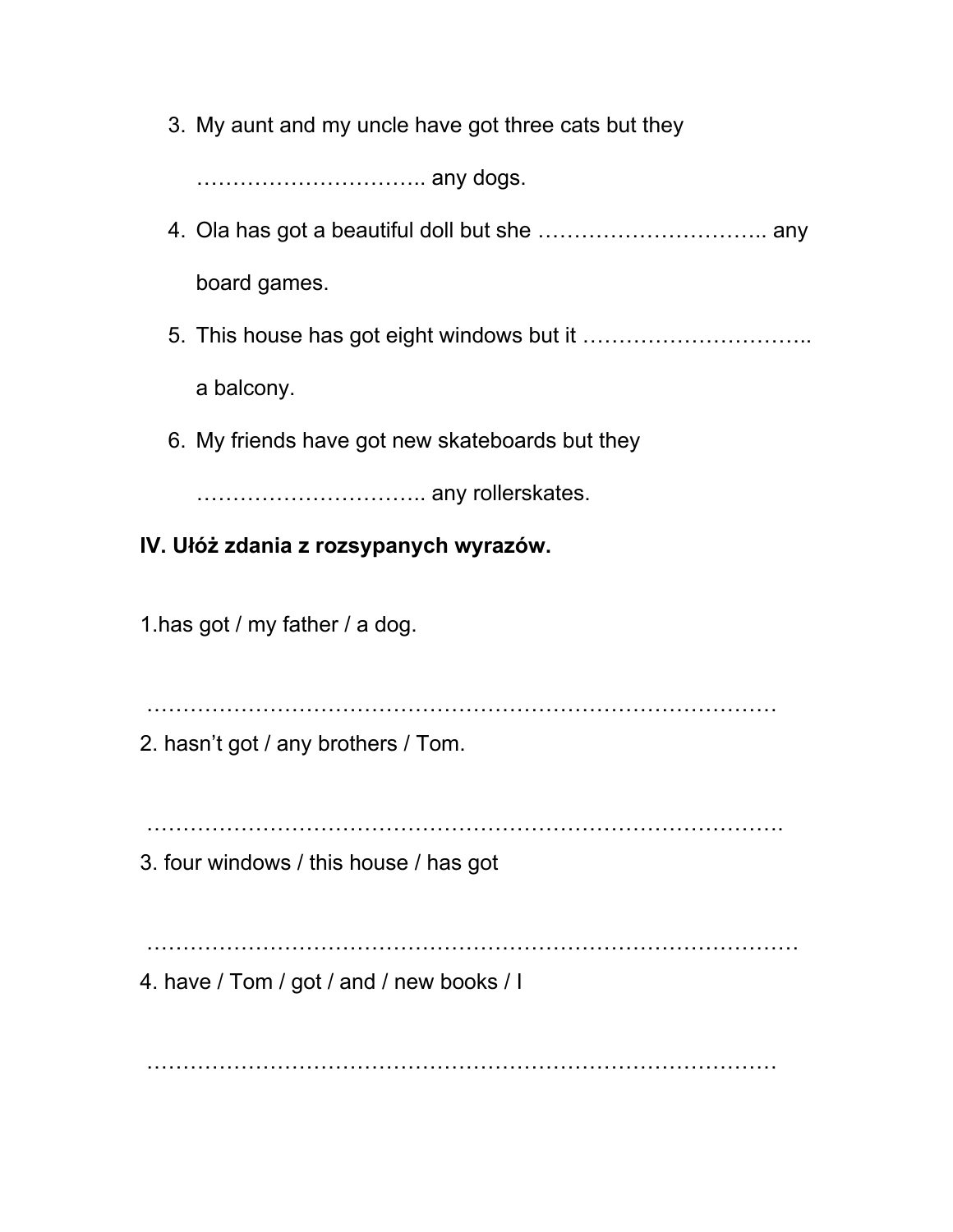## **V. Udziel krótkich odpowiedzi twierdzących i przeczących na poniższe pytania.**

1. Have they got a hamster?

Yes, ……………………………

No, …………………………….

2. Has she got new shoes?

Yes, ……………………………

No, …………………………….

3. Has your brother got friends?

Yes, ……………………………

No, …………………………….

4. Have Ola and Monica got new crayons?

….. ……………………………

………………………………………………